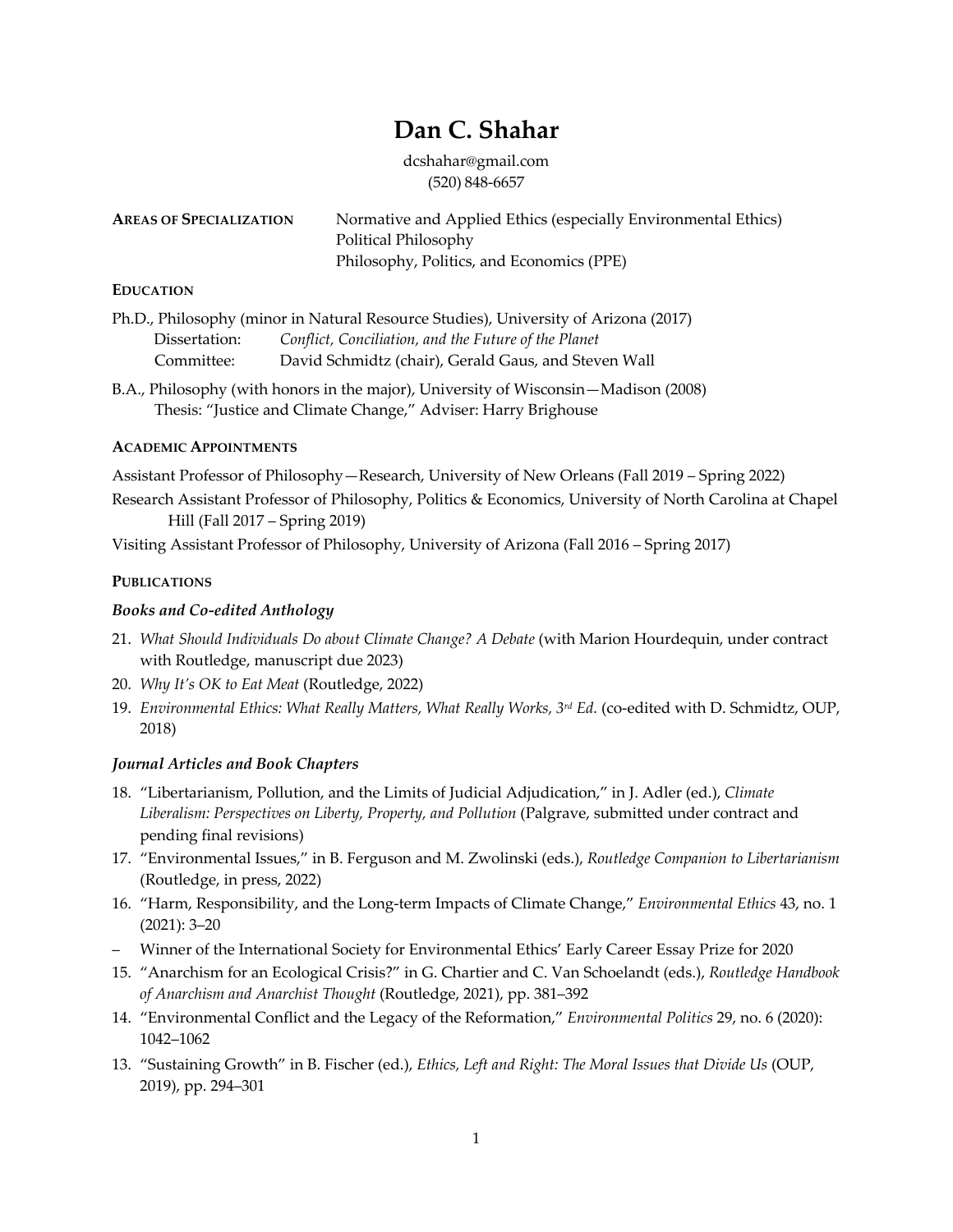- 12. "Public Justification and the Politics of Agriculture," in A. Barnhill, M. Budolfson, and T. Doggett (eds.), *Oxford Handbook of Food Ethics* (OUP, 2018), pp. 427–448
- 11. "Hayek's Legacy for Environmental Political Economy," in P. Boettke, C. Coyne, and V. Storr (eds.), *Interdisciplinary Studies of the Market Order: New Applications of Market Process Theory* (Rowman & Littlefield, 2017), pp. 87–109
- 10. "Treading Lightly on the Climate in a Problem-Ridden World," *Ethics, Policy & Environment* 19, no. 2 (2016): 183–195
- Reprinted in D. Schmidtz and D.C. Shahar, *Environmental Ethics: What Really Matters, What Really Works, 3rd Ed.* (OUP, 2018)
- 9. "Turning Adversaries into Allies: Conciliation in Environmental Politics," in D. Schmidtz (ed.), *Interdisciplinary Handbooks in Philosophy: Environmental Ethics* (Macmillan, 2016), pp. 243–268
- 8. "Rejecting Eco-Authoritarianism, Again," *Environmental Values* 24, no. 3 (2015): 345–366
- 7. "Free-Market Environmentalism *Pace* Environmentalism?" in D. Schmidtz and E. Willott (eds.), *Environmental Ethics: What Really Matters, What Really Works, 2nd Ed.* (OUP, 2012), pp. 438–446
- 6. "Justice and Climate Change: Toward a Libertarian Analysis," *The Independent Review* 14, no. 2 (2009): 219–237
- Reprinted in J-M. Meij (ed.), *Social Problems* (Cognella, 2014)

## *Shorter Pieces*

- 5. "Reply to Mayer," in B. Fischer (ed.), *Ethics, Left and Right: The Moral Issues that Divide Us* (OUP, 2019), pp. 305–307
- 4. "Integrity versus Expediency for Non-Anthropocentrists" (open peer commentary), *Ethics, Policy & Environment* 17, no. 3 (2014): 271–274
- 3. "Handing Down a Warmer World" (editorial introduction to climate change chapter), in D. Schmidtz and E. Willott (eds.), *Environmental Ethics: What Really Matters, What Really Works, 2<sup>nd</sup> Ed.* (OUP, 2012), pp. 536–537
- 2. "Conflict and Comparison between Species" (open peer commentary), *Ethics, Policy & Environment* 14, no. 2 (2011): 163–166
- 1. "Green Laws and Incentives" (encyclopedia entry), in J. Newman (ed.), *Green Ethics and Philosophy: An A-to-Z Guide* (SAGE, 2011), pp. 505–511

## **GRANTS, AWARDS, AND FELLOWSHIPS**

Discourse Initiative Grant, Institute for Humane Studies (2022)

- \$10,000 award to support completion of *What Should Individuals Do about Climate Change? A Debate*
- Five Star & Urban Waters Restoration Program Grant, National Fish & Wildlife Foundation (lead co-PI with Liz Sigler and John Bishop, 2021–22)
- \$33,937.41 award to support "Urban Bird Habitat & Environmental Education at the University of New Orleans"; matched by \$42,183.49 pledged in-kind contributions from the University of New Orleans, Orleans Audubon, Pontchartrain Conservancy, Native Plant Initiative of Greater New Orleans, and Louisiana Master Naturalists of Greater New Orleans

Holmes Rolston III Early Career Essay Prize, International Society for Environmental Ethics (2020) Hayek Fund for Scholars Travel Grants, Institute for Humane Studies (2014, 2018, 2019)

Fink Prize, Outstanding Graduate Student, University of Arizona, Philosophy (co-recipient, 2015-16)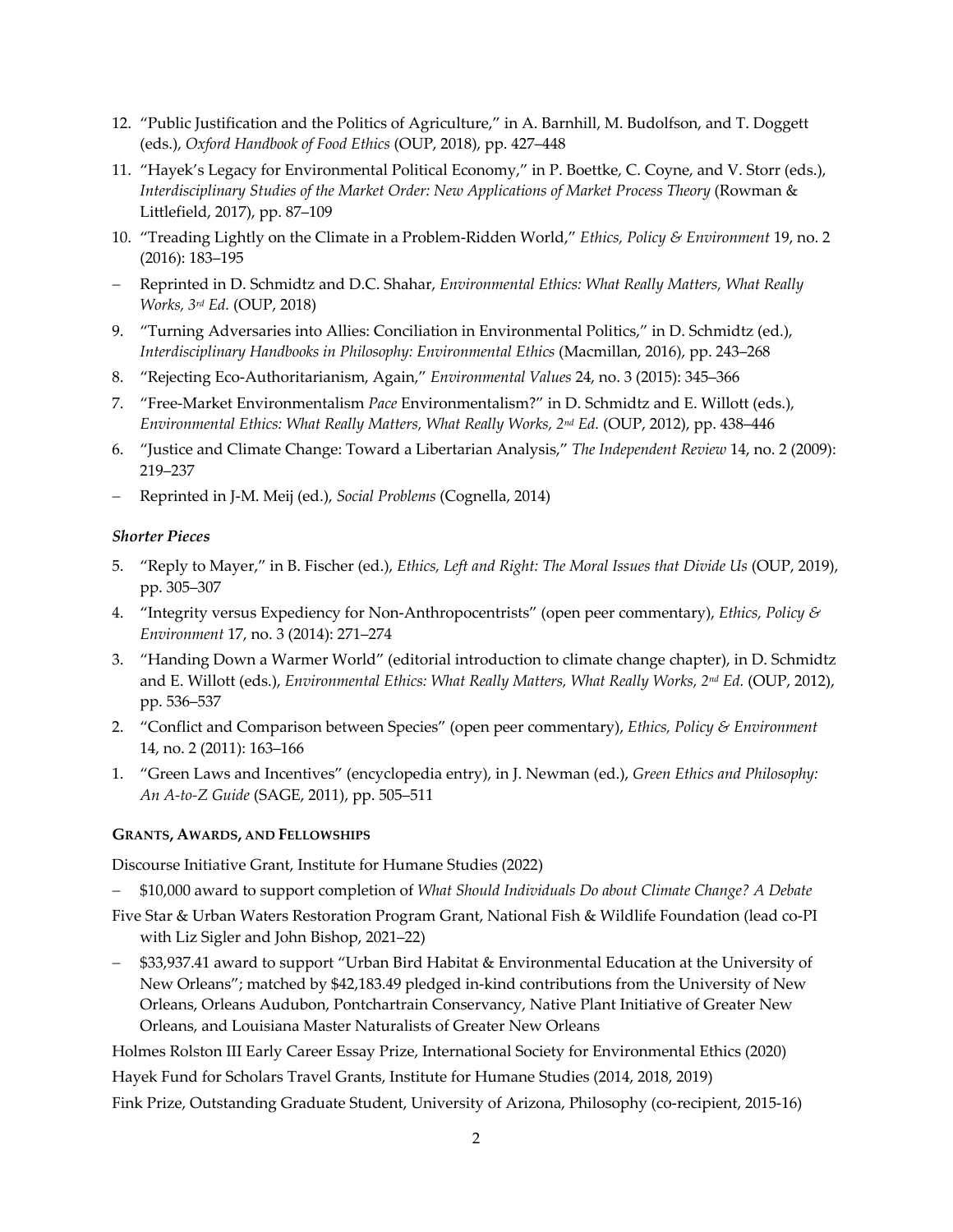Humane Studies Fellowship, Institute for Humane Studies (Fall 2010 – Spring 2016) Adam Smith Fellowship—Research Track, Mercatus Center (Fall 2015 – Spring 2016) Templeton Research Assistantship, Center for the Philosophy of Freedom (Fall 2015 – Spring 2016) Summer Research Fellowship, Institute for Humane Studies (Summer 2015) Adam Smith Fellowship, Mercatus Center (Fall 2013 – Spring 2014) Online Education Project Grant, University of Arizona (Spring 2013 – Spring 2014) Earhart Fellowship, H.B. Earhart Foundation (Fall 2011 – Spring 2012) Initiative for the Development of Online Programs Grant, University of Arizona (Spring – Summer 2011) TWS Fellowship, Thomas W. Smith Foundation (Spring 2010)

### **PRESENTATIONS**

- "Harm, Responsibility, and the Far-off Impacts of Climate Change," PPE Society Annual Meeting (2019); Philosophy Club Speaker Series at Tulane (2019); New Orleans Political Economy Roundtable (2019); Elmira College (2019); Corning Community College (2019); Georgia State (2019); Samford (2019); U. of Texas—Austin (2020); Bentley (2020); Bridgewater State (2020); 'Towards Justice' Dean's Forum at UNO (2021); Bishop's (2022)
- "Are We Morally Obligated to Restrict Our Carbon Footprints?" Value Theory Workshop at UNC Chapel Hill (2018); PPE Speaker Series at Virginia Tech (2018); Center for the Study of Political Economy Speaker Series at Hampden-Sydney College (2018); Institute for Liberal Studies (2020); University of Toronto (2021); Cal State—Sacramento (2022)
- *Why It's OK to Eat Meat*, New Orleans Political Economy Roundtable Manuscript Workshop (2021); U. of South Florida (2021); Albright Experience Lecture at Albright College (2021); C. of Charleston (2022)
- "Bargaining for the Voiceless," PPE Society Annual Meeting (2022)
- "Is Eating Meat Ethical?" (with Michael Huemer), Institute for Liberal Studies (2022)
- "Teaching Philosophy Online: Tips for Delivering a Successful and Engaging Class" (with Bob Fischer), Oxford University Press Higher Education Group (2020)
- "Norms for Ecological Citizenship: A Dissenting View," PPE Society Annual Meeting (2018)
- "Hayek's Legacy for Environmental Political Economy," Mercatus Center Workshop for Adam Smith Fellows (2016); Austrian Economics Forum at NC State (2017)
- "Environmental Conflict and the Legacy of the Reformation," Value Theory Workshop at UNC—Chapel Hill (2017)
- "Treading Lightly on the Climate in a Problem-Ridden World," Center for the Philosophy of Freedom Brown Bag Series (2011); APA Eastern Division (2013); 'Economics is Everywhere' Lecture Series at Radford University (2016)
- "A Tale of Two Systems: Working 'Biotic Land Use' into 'The Political Order of a Free People,'" APA Eastern Division (2016)
- "Environmentalism in the Face of Dissent," *Macmillan Interdisciplinary Handbook of Environmental Ethics* Contributors' Workshop (2015)
- "Green Constitutionalism and Its Limits," Institute for Humane Studies Workshop for Summer Research Fellows (2015)
- "How to Argue like an Anthropocentrist," International Society for Environmental Ethics (2014)
- "A Place for Lockean Appropriation," Mercatus Center Workshop for Adam Smith Fellows (2014)
- "Fairness and the Cornucopian Gamble," Association for Private Enterprise Education (2013)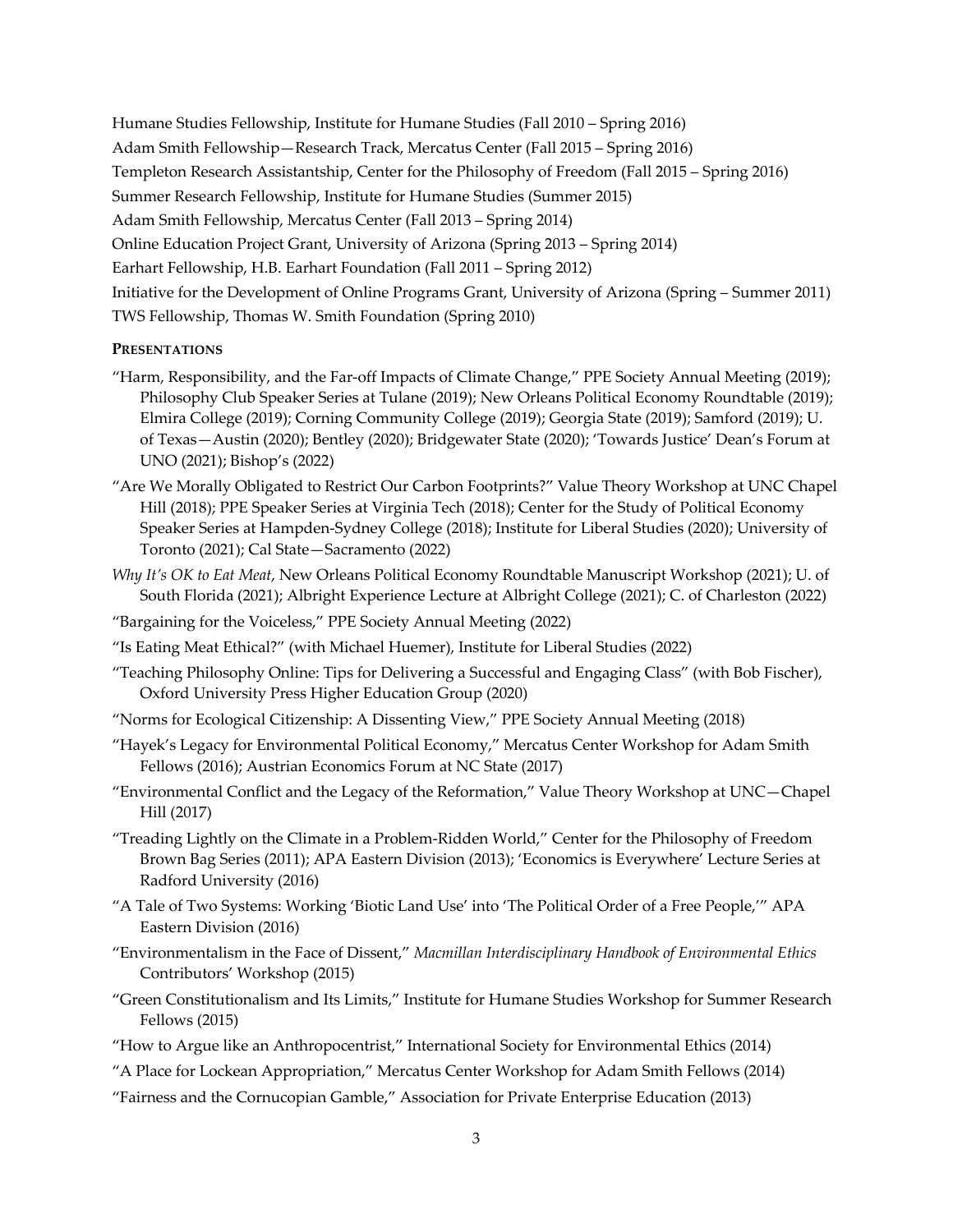#### *Commentaries*

- "New Technologies, Ethics, and Policy Engagement for Sustainable Development" (panelist), IEEE/UN TechEthics Series (2021)
- Ned Hettinger's "Defending Aesthetic Protectionism," *Macmillan Interdisciplinary Handbook of Environmental Ethics* Contributors' Workshop (2015)
- Peter Jaworski's "Market Architecture: It's the How, Not the What," International Consortium for Advanced Research in Social and Political Philosophy (2015)
- Kevin Elliott's "Anthropocentric Indirect Arguments for Environmental Protection," International Society for Environmental Ethics (2014)
- Leif Wenar's *Power/Counter-Power: Might Makes Right, Popular Sovereignty, and the Unity of Humanity,* Center for the Philosophy of Freedom Research Workshop for Leif Wenar (2014)

David Rondel's "G.A. Cohen and the Logic of Egalitarian Congruence," APA Pacific Division (2011)

#### **TEACHING**

#### *University of New Orleans*

PHIL 2201 – Ethics (Spring 2020)

PPEL 3000 – Foundations of Public Policy, Ethics, and Law (Spring 2021; Spring 2022)

URBN 4/5810 – Environmental Justice in Urban Environments (Fall 2019)

#### *University of North Carolina at Chapel Hill*

PHIL 089—First-Year Seminar in Philosophy, Politics & Economics (Fall 2017 x 2, Fall 2018)

PHIL 160—Introduction to Ethics (Spring 2019)

PHIL 364—Ethics and Economics (Fall 2018)

PHIL 370—Political Philosophy (Spring 2018)

PHIL 384—Gateway to Philosophy, Politics & Economics (Spring 2018, Spring 2019)

#### *University of Arizona*

PHIL 150c1—Philosophical Perspectives on Society (online: Summer 2012)

PHIL 205—The Ethics and Economics of Wealth Creation (hybrid format: Spring 2014; online: Fall 2016)

PHIL 220—Philosophy of Happiness (conventional format: Spring 2016; online: Spring 2017)

PHIL 322—Business Ethics (online: Spring 2017)

PHIL 323—Environmental Ethics (conventional format: Fall 2010; online: Summer 2011, Fall 2015, Fall 2016; intensive course for high school teachers: Summer 2018; Summer 2019)

PHIL 324—Law and Morality (conventional format: Fall 2014)

#### **SERVICE**

#### *University of New Orleans*

UNO Sustainability Circle (Fall 2021–Spring 2022)

Steering Committee for PhD Program in Justice Studies (Fall 2020–Spring 2021)

Search Committee for Assistant Vice President for Graduate Programs (Spring 2020–Spring 2021)

Tolmas Scholarship Mentor (Magdalene Maihles, Spring 2020; Robyn Harlow, Spring–Summer 2021)